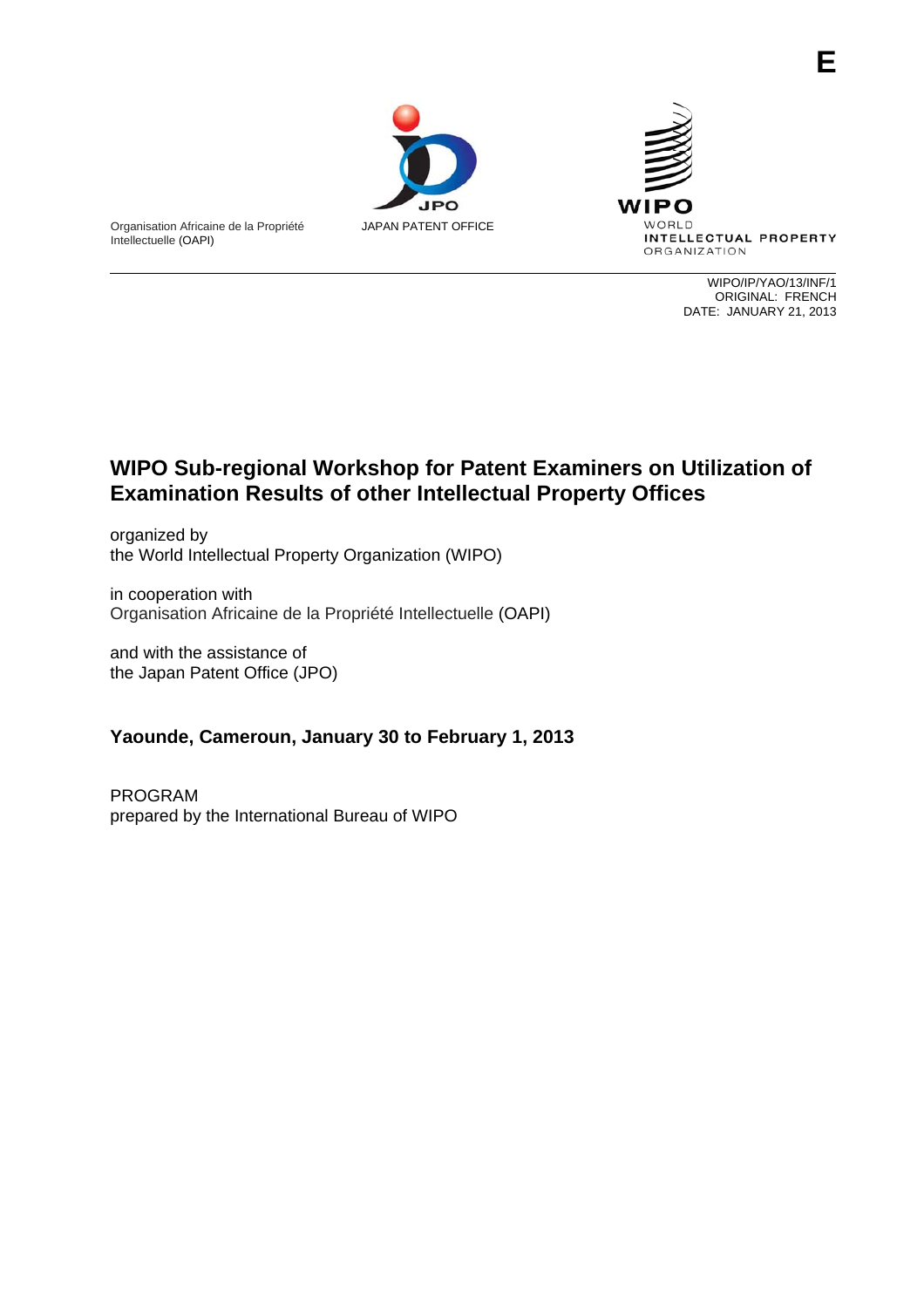## Wednesday, January 30, 2013

| $8.30 - 9.00$   | Registration           |                                                                                       |                                                                                                                                                                             |  |  |
|-----------------|------------------------|---------------------------------------------------------------------------------------|-----------------------------------------------------------------------------------------------------------------------------------------------------------------------------|--|--|
| $9.00 - 10.00$  | Opening ceremony       |                                                                                       |                                                                                                                                                                             |  |  |
|                 | Welcome addresses by:  |                                                                                       |                                                                                                                                                                             |  |  |
|                 | Representative of JPO  |                                                                                       |                                                                                                                                                                             |  |  |
|                 | (WIPO), Geneva         | Mr. Marc Sery-Koré, World Intellectual Property Organization                          |                                                                                                                                                                             |  |  |
|                 | Representative of OAPI |                                                                                       |                                                                                                                                                                             |  |  |
| $10.00 - 10.30$ | <b>Coffee Break</b>    |                                                                                       |                                                                                                                                                                             |  |  |
| $10.30 - 12.00$ | <b>Topic 1</b>         | <b>Challenges and Options in Patent Examination</b>                                   |                                                                                                                                                                             |  |  |
|                 |                        |                                                                                       | Speaker: Mr. Lutz Mailänder, Head, Patent<br>Information Section, Global Information<br>Service, Global Infrastructure Sector, WIPO                                         |  |  |
|                 |                        | <b>Brief Presentations by Participants</b>                                            |                                                                                                                                                                             |  |  |
|                 |                        |                                                                                       | Moderator: Mr. Lutz Mailänder                                                                                                                                               |  |  |
| $12.00 - 12.30$ | <b>Topic 2</b>         | <b>Patent Family Concepts and Sources of Family</b><br>Information - part 1           |                                                                                                                                                                             |  |  |
|                 |                        |                                                                                       | Speaker: Mr. Lutz Mailänder                                                                                                                                                 |  |  |
| $12.30 - 13.30$ | <b>Lunch Break</b>     |                                                                                       |                                                                                                                                                                             |  |  |
| $13.30 - 14.00$ | <b>Topic 2</b>         | <b>Patent Family Concepts and Sources of Family</b><br><b>Information - part 2</b>    |                                                                                                                                                                             |  |  |
|                 |                        | Speaker:                                                                              | Mr. Lutz Mailänder                                                                                                                                                          |  |  |
| $14.00 - 15.30$ |                        | Exercise A:                                                                           | Checking and Determining the Family<br><b>Context of Selected Sample Patent</b><br>Applications (Legal and Technical Families)<br>by Using Respective Information Resources |  |  |
|                 |                        | Coordinator:                                                                          | Mr. Lutz Mailänder                                                                                                                                                          |  |  |
| $15.30 - 16.00$ | <b>Coffee Break</b>    |                                                                                       |                                                                                                                                                                             |  |  |
| $16.00 - 16.30$ | Topic 3                | <b>Retrieving and Utilizing External Results: Types of</b><br><b>External Results</b> |                                                                                                                                                                             |  |  |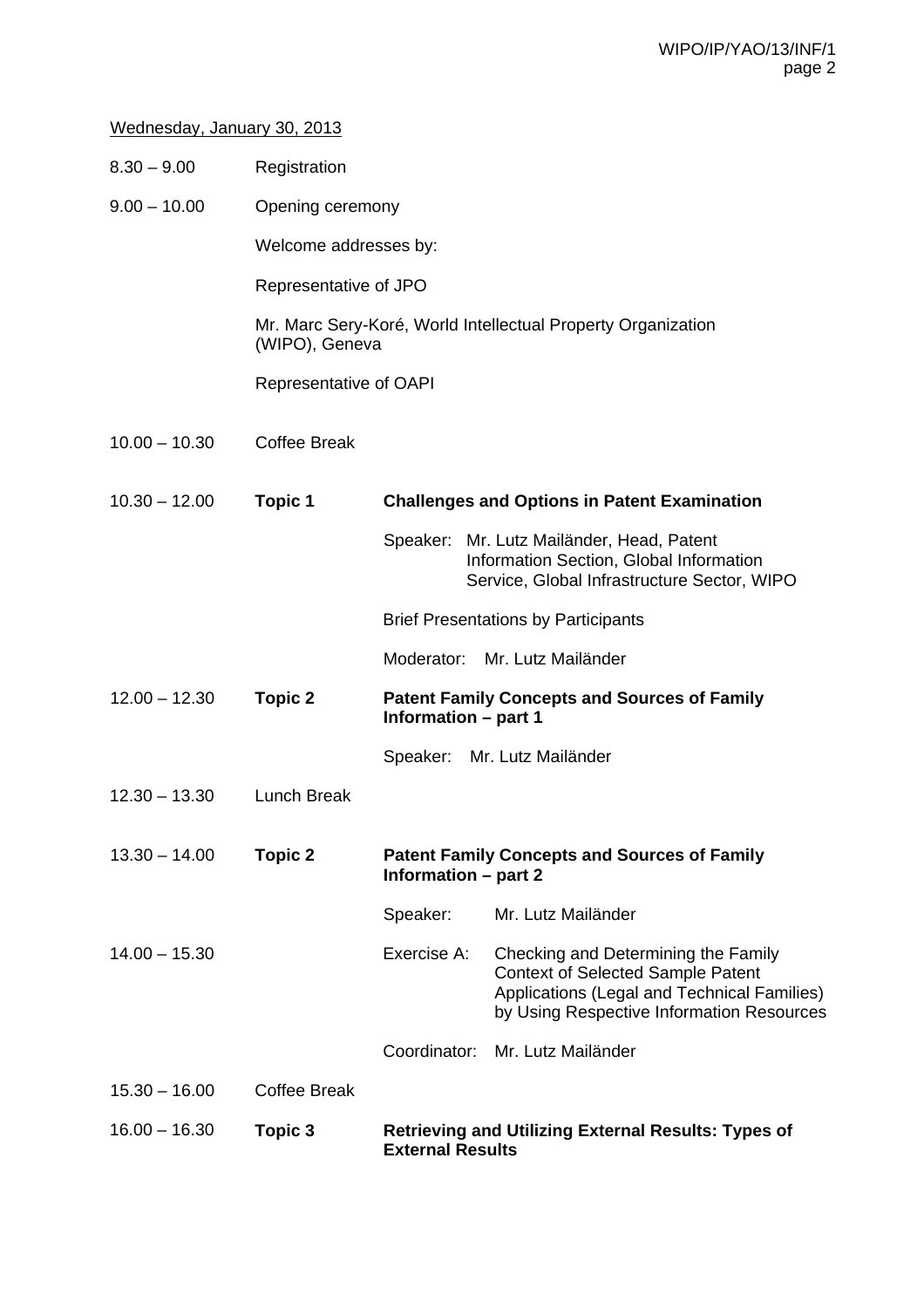|                                   |                     | Speaker:                                                                          | Mr. Lutz Mailänder                                                                                                                                                 |  |
|-----------------------------------|---------------------|-----------------------------------------------------------------------------------|--------------------------------------------------------------------------------------------------------------------------------------------------------------------|--|
| $16.30 - 17.30$                   | <b>Topic 4A</b>     | <b>Sources of External Examination Results: CCD,</b><br><b>ESPACENET, US-PAIR</b> |                                                                                                                                                                    |  |
|                                   |                     | Speaker:                                                                          | Mr. Lutz Mailänder                                                                                                                                                 |  |
| <u>Thursday, January 31, 2013</u> |                     |                                                                                   |                                                                                                                                                                    |  |
| $9.00 - 10.30$                    |                     | Exercise B:                                                                       | Retrieving Search/Examination Reports or<br>Granted Patents, and Performing File<br>Inspection for Selected Sample Families by<br>Using CCD, ESPACENET and US-PAIR |  |
|                                   |                     | Coordinator:                                                                      | Mr. Lutz Mailänder                                                                                                                                                 |  |
| $10.30 - 10.45$                   | <b>Coffee Break</b> |                                                                                   |                                                                                                                                                                    |  |
| $10.45 - 11.15$                   | <b>Topic 4B</b>     | <b>Sources of External Examination Results: AIPN, K-</b><br><b>PION</b>           |                                                                                                                                                                    |  |
|                                   |                     | Speaker:                                                                          | Mr. Lutz Mailänder                                                                                                                                                 |  |
| $11.15 - 12.00$                   | continued           | Exercise B:                                                                       | Retrieving Search/Examination Reports or<br>Granted Patents, and Performing File<br>Inspection for Selected Sample Families by<br>Using CCD, ESPACENET and US-PAIR |  |
| $12.00 - 12.30$                   | <b>Topic 5</b>      | OAPI's experience with utilization of external results                            |                                                                                                                                                                    |  |
|                                   |                     | Speaker:                                                                          | Mr. Issoufou Kaboré                                                                                                                                                |  |
| $12.30 - 13.30$                   | <b>Lunch Break</b>  |                                                                                   |                                                                                                                                                                    |  |
| $13.30 - 14.00$                   | Topic 6             | <b>Claims Drafting: Defining the Scope of Search and</b><br><b>Examination</b>    |                                                                                                                                                                    |  |
|                                   |                     | Speaker:                                                                          | Mr. Lutz Mailänder                                                                                                                                                 |  |
| $14.00 - 14.30$                   |                     | Exercise C:                                                                       | Case Studies on Various Sets of Original<br>Claims as Submitted by Applicants and<br>Assessment of their Utility for Search<br>Purposes                            |  |
|                                   |                     |                                                                                   | Coordinator: Mr. Lutz Mailänder                                                                                                                                    |  |
| $14.30 - 15.00$                   | Topic 7             | <b>Interpreting and Utilizing Search and Examination</b><br><b>Reports</b>        |                                                                                                                                                                    |  |
|                                   |                     | Speaker:                                                                          | Mr. Lutz Mailänder                                                                                                                                                 |  |
| $15.00 - 15.15$                   | <b>Coffee Break</b> |                                                                                   |                                                                                                                                                                    |  |